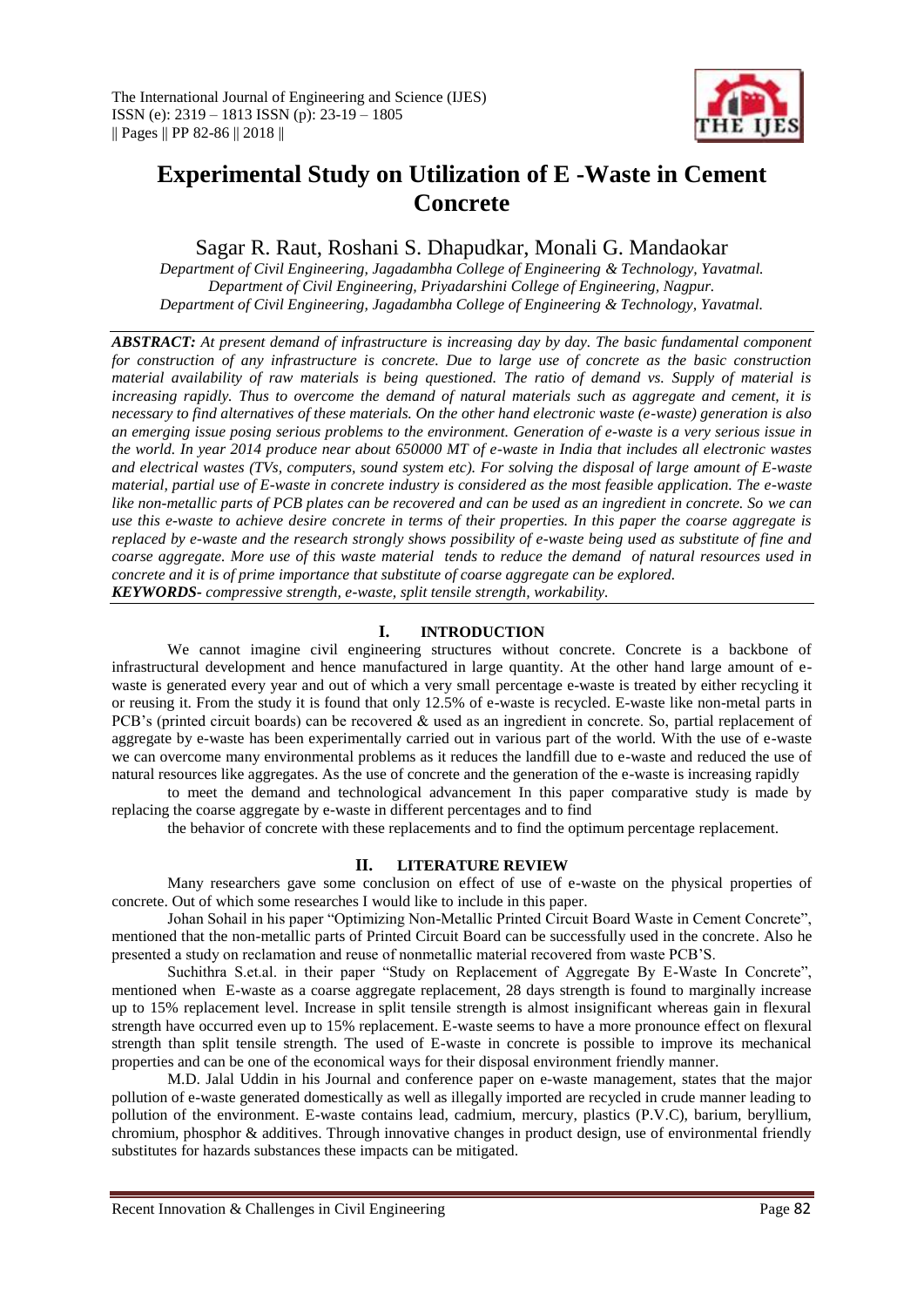Laxami R. Nagan S. in Study on concrete containing e-plastic waste. e-waste particles as coarse aggregate in concrete with a percentile replacement ranging from 0-30% on the strength criteria of M20 grade concrete has been experimentally carried out successfully.

Many researchers gave the positive conclusions on using this material as a partial replacement to coarse aggregates. Some researchers gave the ill effects of generation of e-waste and disposal problems of it. From the literature survey we can conclude that the utilization of e-waste in concrete upto certain extent is possible.

#### **III. METHODOLOGY**

Collection, separation, grading and grading the e-waste sample material, testing the physical properties of test material i.e. e-waste, cement, sand, aggregates. Casting the cube of size 15cmX15cmX15cm with replacement of coarse aggregates by e-waste and test them for 7days, 14days and 28days for compressive strength test and cylinders for the split tensile strength. The result is then compared with the control mix.

#### **IV. RESULT AND DISCUSSION**

#### **4.1. Workability results for different percentages of e-waste:**

From the below graph of slump value test (Fig-1), it is found that the workability decreases with the increase in the percentage of e-waste in concrete. It is due to the rough, irregular shape of e-waste aggregate as compared to the natural aggregates. These

aggregates are flaky in shape and of rough texture so the internal friction is very high between these aggregates and results in reduced workability.



**Fig. -1:- workability of concrete with e-waste.**

#### **4.2.Compressive strength test results at different ages and with replacement of Coarse Aggregates by e-Waste:**

#### **4.2.1: 7-days compressive test:-**

The graph (Fig.2) shows that the 7-day compressive strength of concrete increases with the increase in percentage of e-waste replacement to the coarse aggregates up to certain extent, and then it goes down. This relation shows that we can partially replace the aggregates up to some extent, and experimentally it is found that we can replace about 15 % of coarse aggregates with the e-waste.

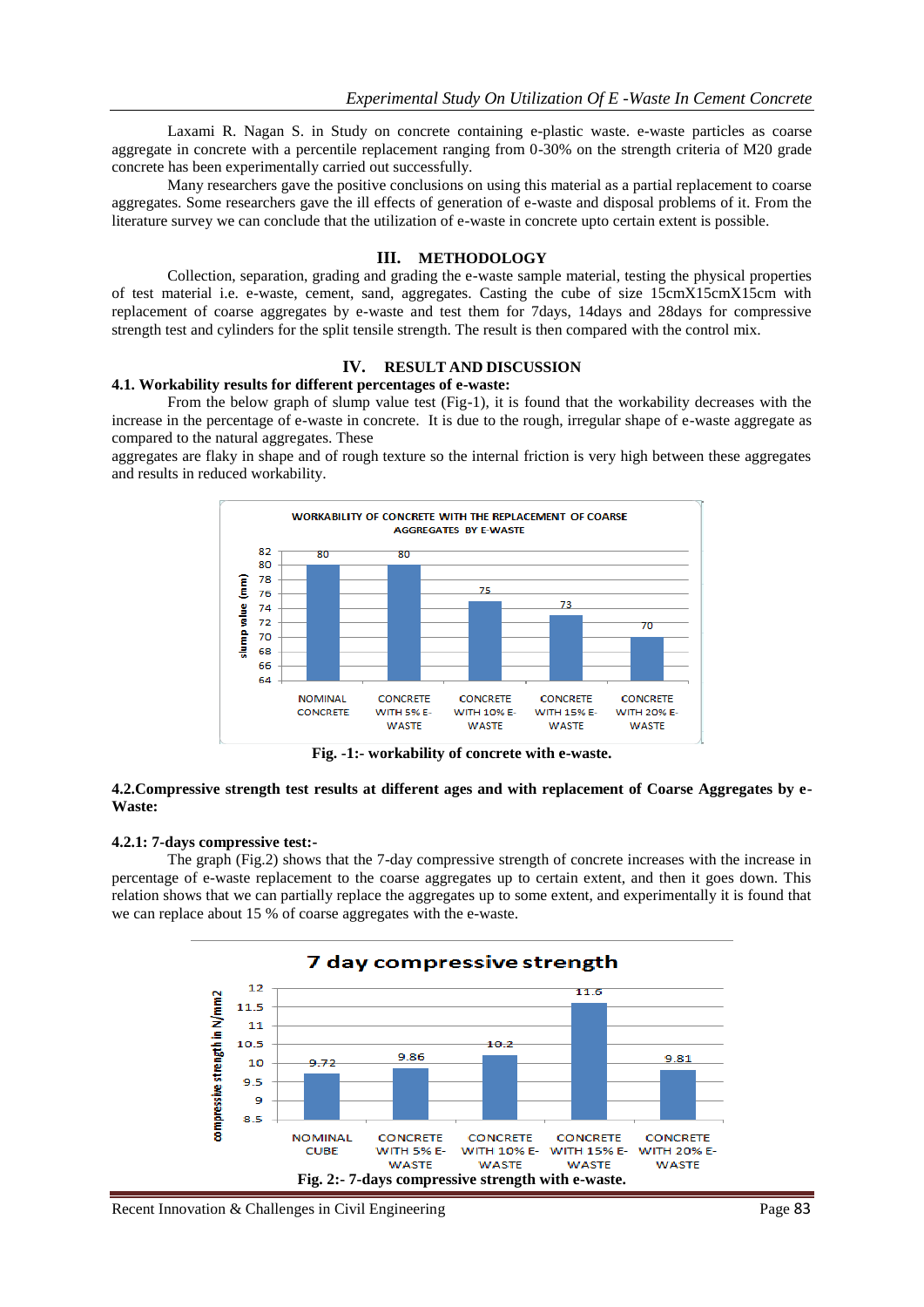#### **4.2.2: 14-days and 28 days compressive test:-**

Many researchers have given the positive results of the e-waste replacements in concrete. As the disposal of e-waste will become a serious problem in coming days this use of e-waste in concrete become a best solution for the utilization of this waste. The experimental study is also shows the effectiveness of using the e-Waste in cement concrete and can be the substitute for the coarse aggregates.



# 14 day compressive strength



Fig. no. 5 and 6 gives the combined behavior of the concrete made up of part e-waste and part aggregates in it. It also shows the increase of the compressive strength and pattern of variation in strength and also gives the actual representation of the behavior of the concrete with different replacement levels.



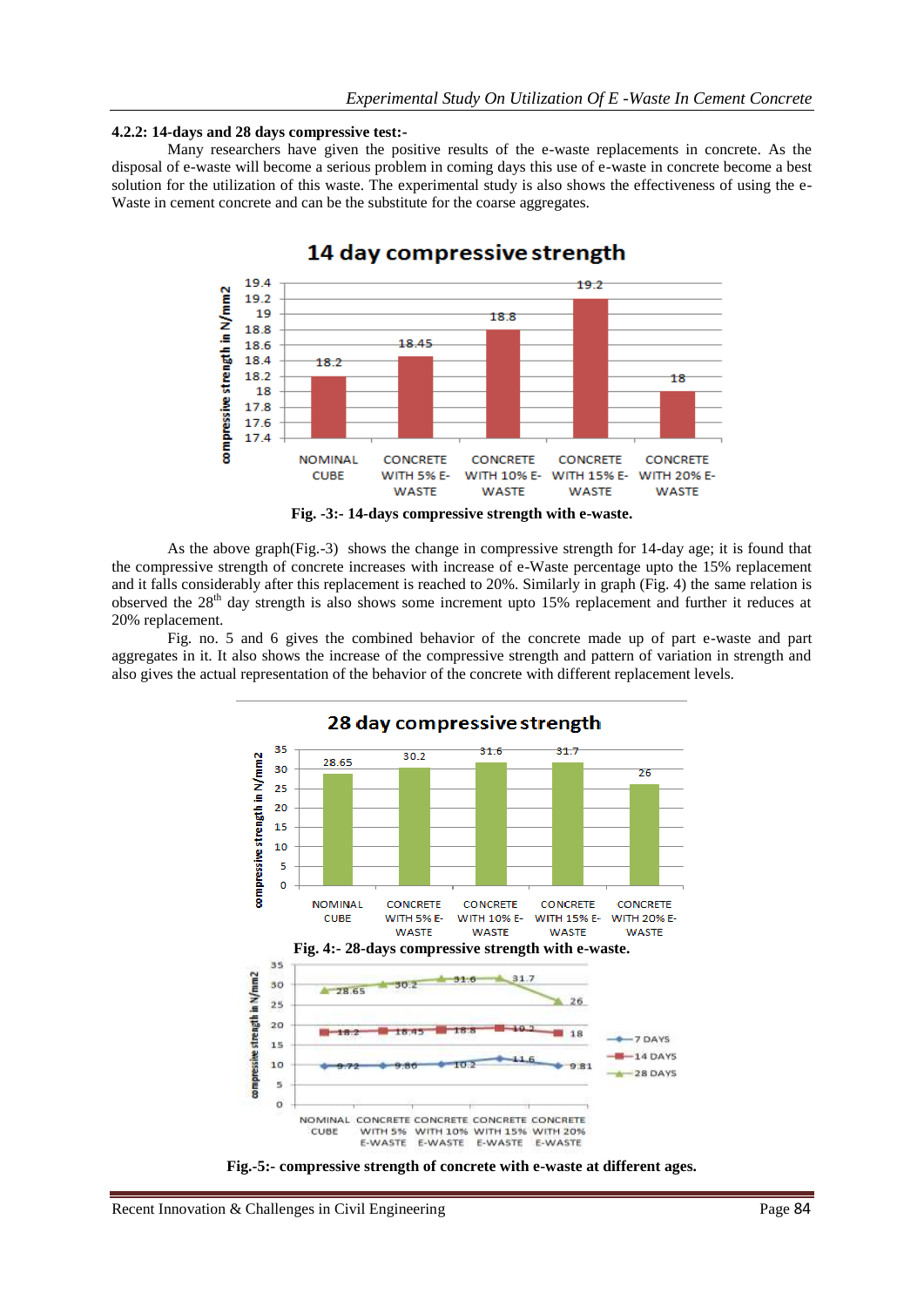So, it can be conclude that the e-waste can partially replaces the coarse aggregate in concrete and it gives a sustainable solution to the natural resources like aggregates and reduction in the accumulation of e-waste and also reduces the excess landfill due to this e-Waste.<br> $\frac{35}{2}$  Comparative result on compression test on concrete specimen



**Fig.-6:- Combined behaviour of compressive strength of concrete at different ages and with different percentage of e-waste replacements.**



**Fig.-7. Tensile strength of concrete.**

From Fig. 7, we can observe that the tensile strength of concrete increases with increase in percentage of e-waste replacement up to certain extent and then it goes down. As concrete is week in tension this replacement give the appreciable results. The e-waste increases the interlocking of the aggregates and increases the tensile properties considerably.

## **V. CONCLUSION**

From the above experimental study the following conclusion can be drawn:-

1. It is experimentally found that the partial replacement of aggregates by the e-waste is possible upto certain extent.

2. The 15% replacement of aggregates gives the optimum results for compressive strength test.

3. e- Waste can be dispose in concrete as a coarse aggregate.

4. Split tensile strength is maximum up to 15% replacement of coarse aggregate by e-waste.

5. This replacement gives the sustainable approach.